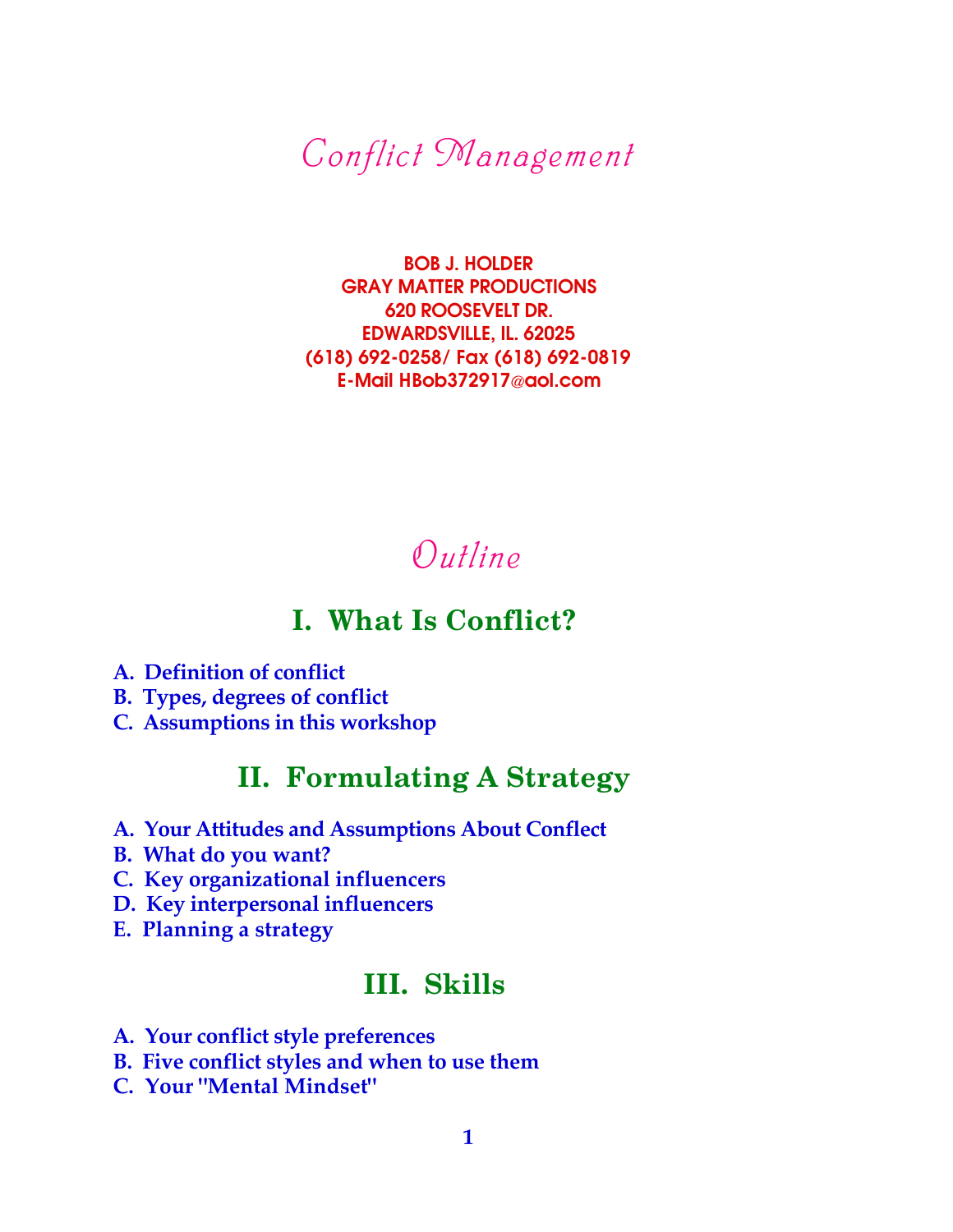**D. Techniques to reduce defensiveness and resolve conflicts E. Four part formula**

# **IV. Practice**

# **V. Wrap-up**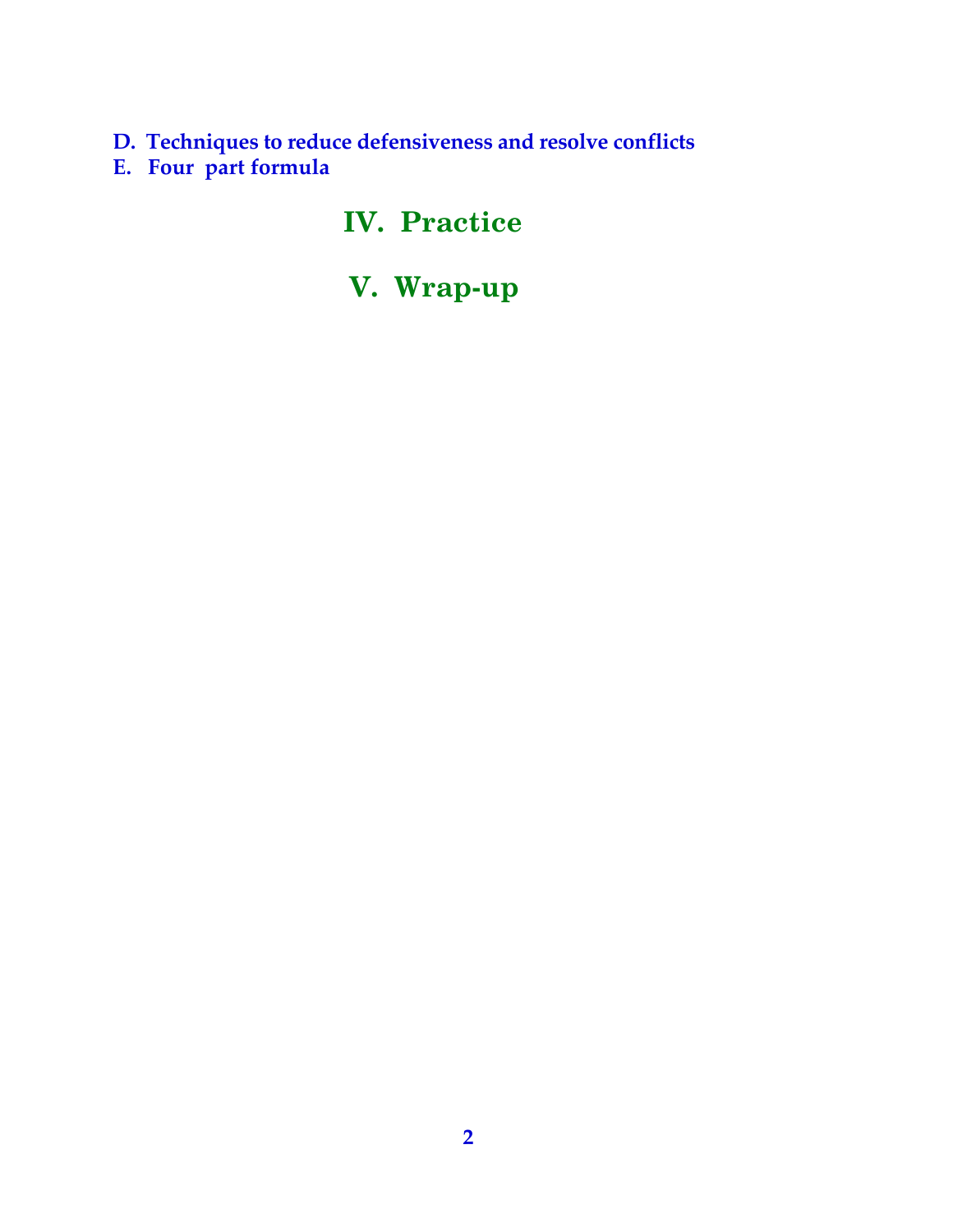# **I. What Is Conflict?**

### Conflict Styles

**Competing. Commonly called the win/lose style, it is appropriate when quick action is required, when unpopular courses of action must be taken, when there is competition for scarce resources.**

**Compromising. This style is also called lose/lose because both parties must give up part of what they want, so that all may have some of what they want.**

**It is appropriate when there is time pressure, when it isn't possible for all parties to get all their needs met.**

**Accommodating. Called the lose/win conflict style, it is appropriate when the issues are not as important to you as they may be to others, when it is more important to harmony than to win the argument.**

**Avoiding. This lose/lose style doesn't address the conflict, and is appropriate as a temporary measure when tempers are hot, or when you need time to decide on a course of action. It may be an appropriate permanentmeasure when the issues are not important.**

**Collaborating. This win/win conflict style allows all parties to get all of their needs met. It is preserve appropriate when the issues are not important.**

A Word About Conflict.

**Teams benefit from conflict when they are able to consider different viewpoints and ideas. Teams suffer, not from conflict, but from their inability to deal with it effectively.**

**We each have conditioned responses to conflict, which we learned in childhood. We may be aggressive and fight our "opponents", or avoid conflict by either turning away from it, or by letting the other person get what they want. Sometimes these responses are appropriate. However,**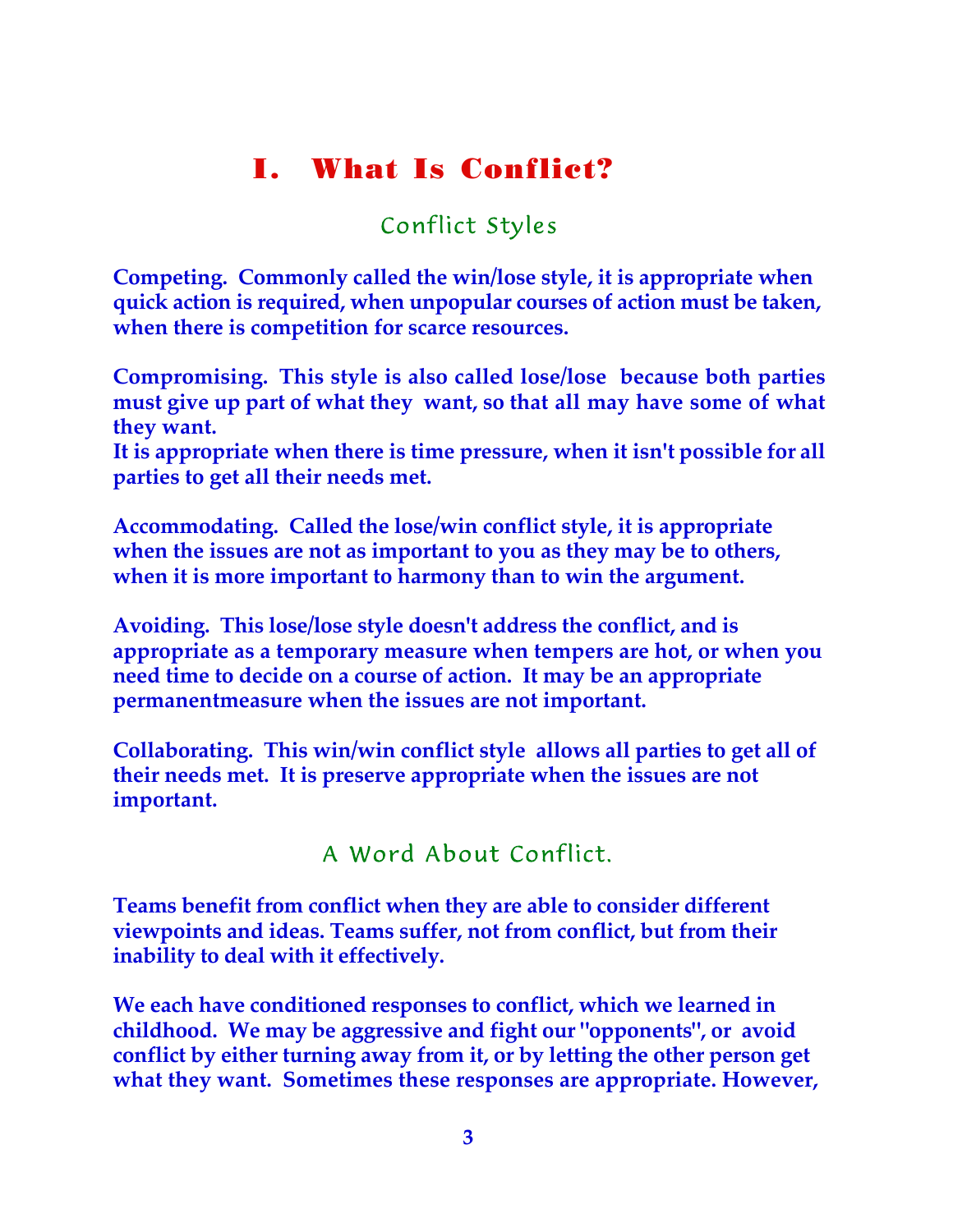**they can also intensify or suppress the conflict. Suppressed conflict usually re-appears as "another issue" at a later time.**

Assumptions In This Workshop

**Conflict is inevitable.**

**Conflict is not inherently bad or good.**

**Conflict can be destructive.**

**There is no single right way to handle conflict.**

**Conflict management is a skill which can be learned, practiced and improved .**

# **II. Formulating A Strategy**

Assess Your Attitude and Assumptions About Conflict

**Finish these sentences, giving your first impression. Don't spend too much time thinking!**

**Conflict is .....**

**When someone disagrees with me about something important, I usually.....**

**I am most apt to "give in" to the other person when.....**

**I resent.....**

**My greatest weakness in handling conflict is.....**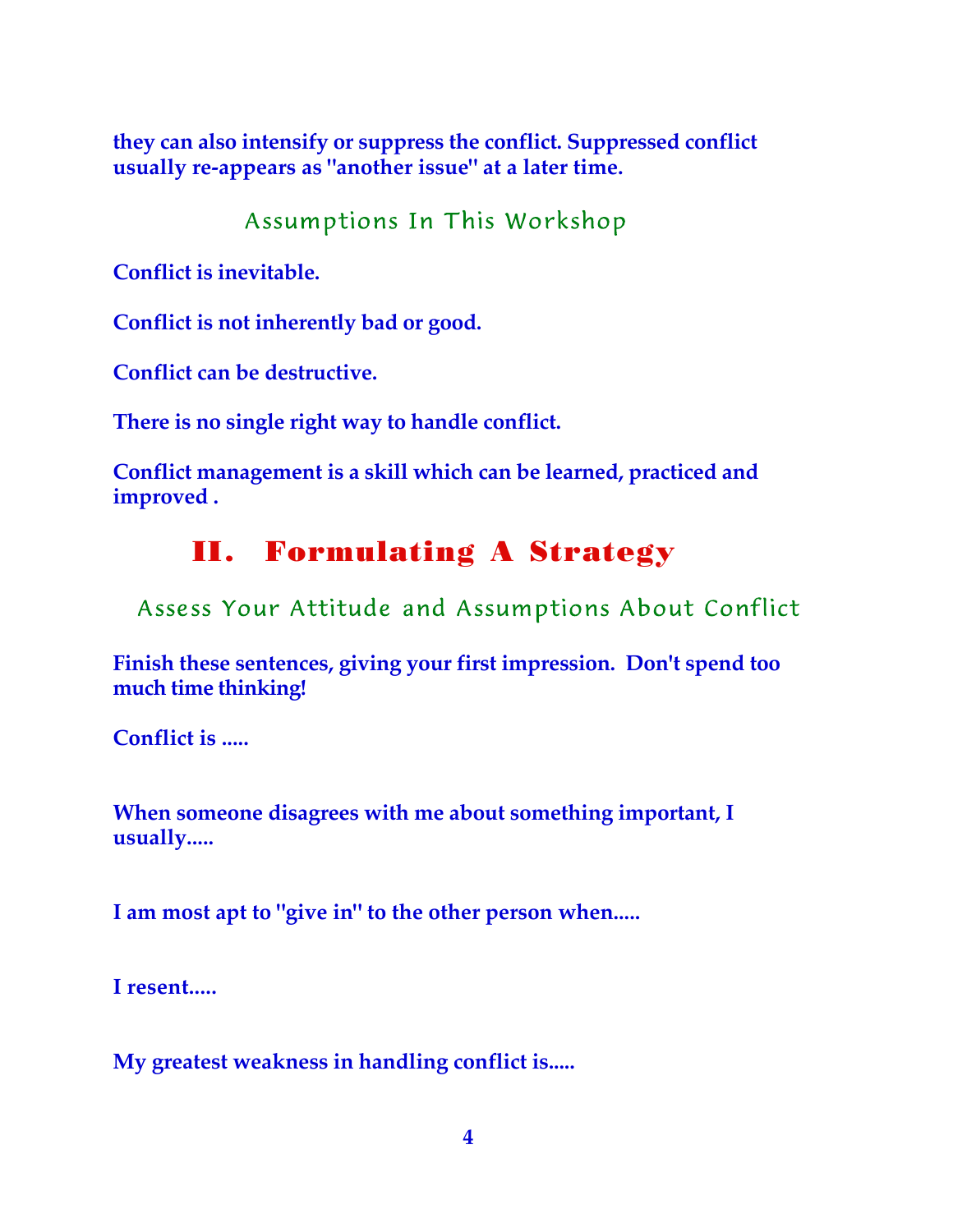**When I think of negotiation, I......**

**My greatest strength in handling conflict is.....**

**I am most apt to confront people in situations such as.....**

**When I confront someone, I.....**

**I am most apt to avoid conflicts in situations such as.....**

What Do You Really Want?

**What is your objective in this conflict?**

**What do you want to happen?**

**What are you willing to settle for, if necessary?**

**What are your "non-negotiables" - what are you unwilling to have happen?**

Strategy Planner

**Of the 4 basic issues, what is the basic issue in this conflict?**

**In one sentence, what specifically is the conflict here?**

**Which organizational influencers are operating for or against your position?**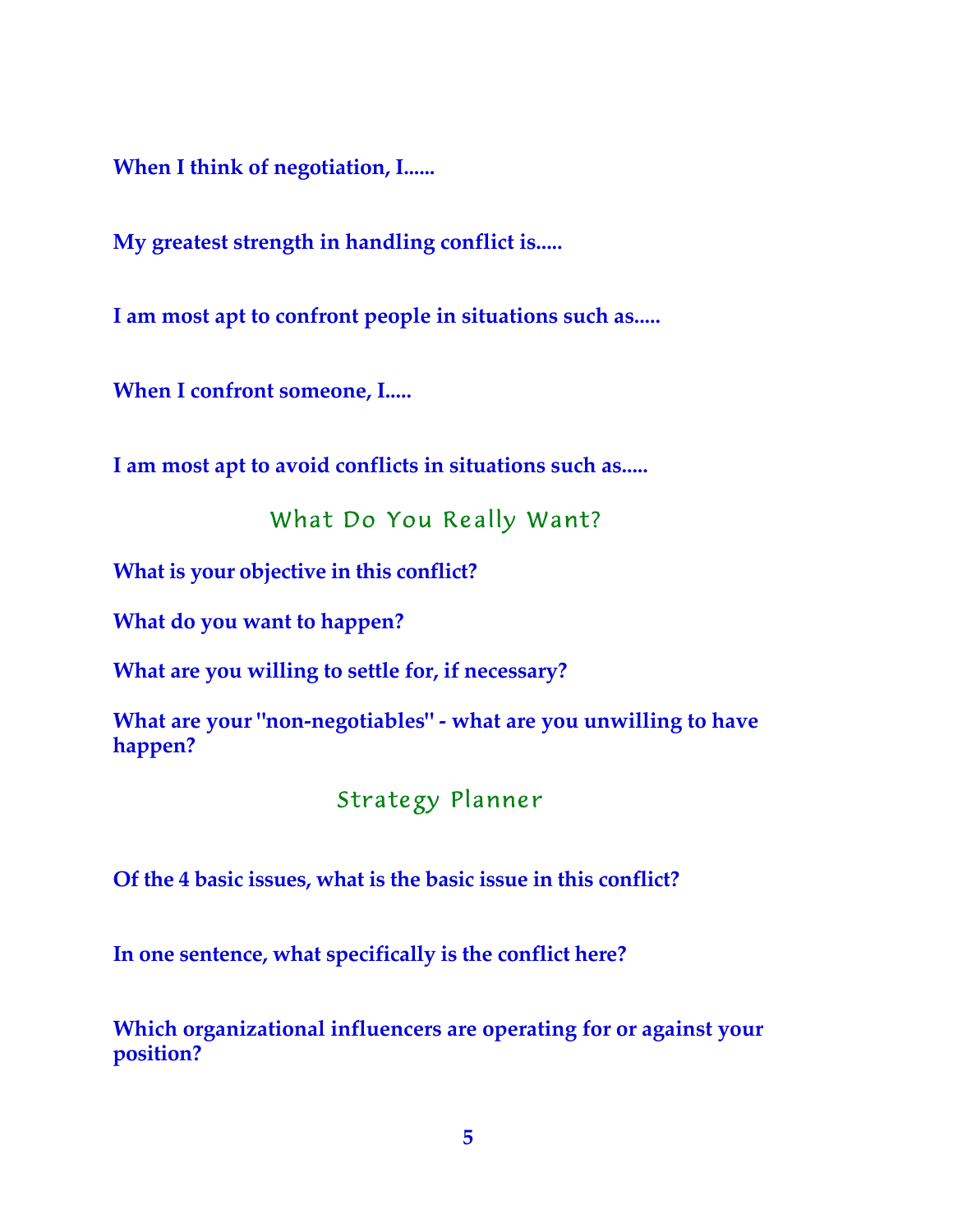**Which individual influencers are operating for or against your position?**

**What conflict style are you using or would you like to use?**

**Which conflict style would be appropriate and why?**

**What conflict style is the other person using or do you expect them to use?**

**What are your objectives?**

**What, in your opinion, are the other person's objectives?**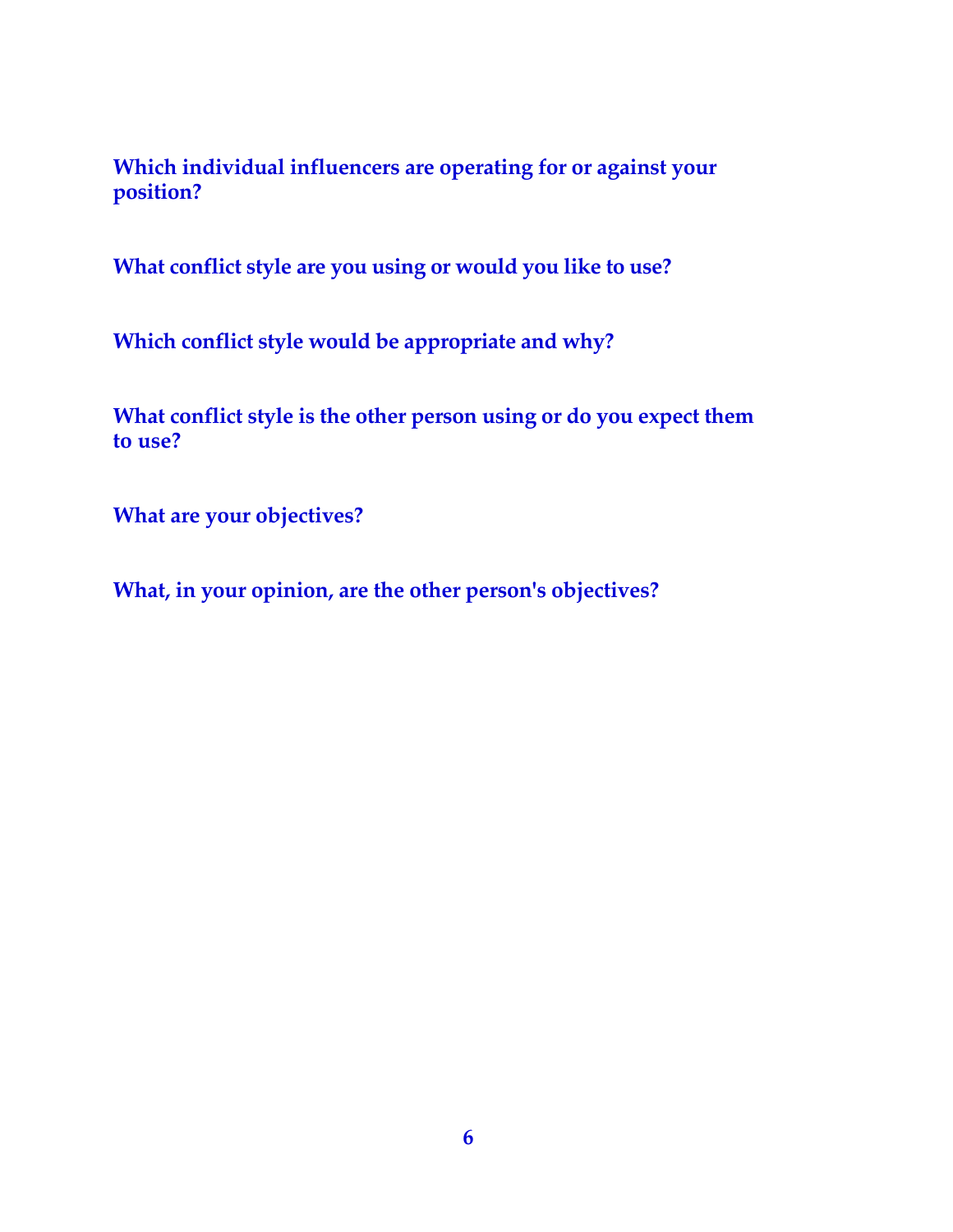**Now rate your rate your potential success factors - the likelihood of your getting what you want in this conflict - on the organizational scale and on the individual scale. 10**

*High*

**Individual**

*Low* **1 10**

*Low* **Organizational** *High*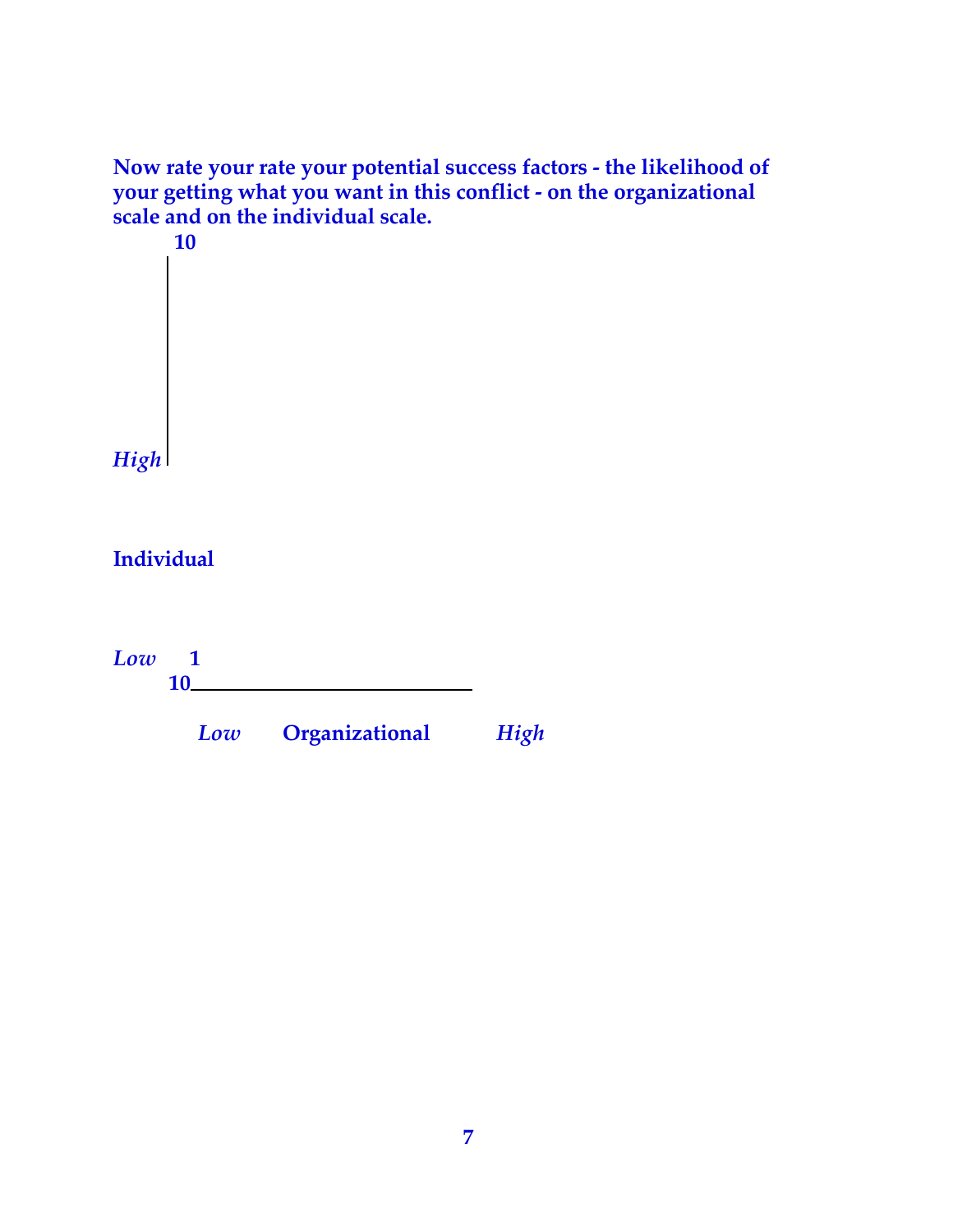**Draw a horizontal line from your individual plotting point, and a vertical line from your organizational plotting point, until the two intersect. Transfer your intersection point to the graph below.**

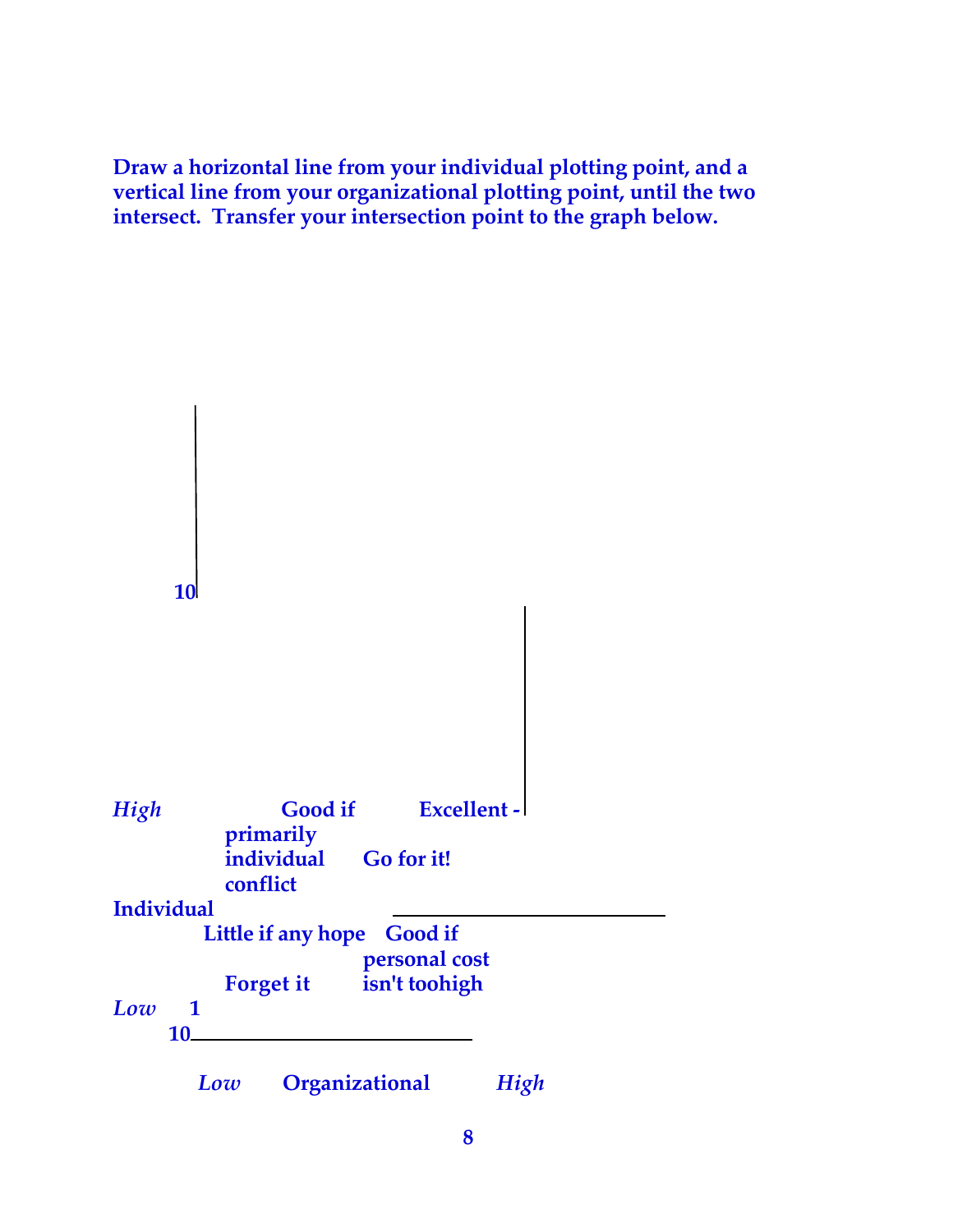# **III. Skills Conflict Styles**

#### Your Conflict Styles

#### **Competing**

#### High **Collaborating**

**Aggressive/**

#### **Compromising**

Low High **Avoiding Cooperative Accommodating**

style, it is appropriate when quick action is called lose/lose because both parties required, when unpopular courses of action must give up part of what they want, must be taken, when there is competition for so that all may have some of what scarce resources. They want. It is appropriate when there

Accommodating. Called the lose/win conflict style, it is appropriate when the issues are not Collaborating. This win/win as important to you as they may be conflict style allows all parties to harmony than to win the argument. The often time-consuming and is not

Competing. Commonly called the win/lose Compromising. This style is also is time pressure, when it isn't possible for all parties to get all their needs met.

to others, when it is more important to get all of their needs met. It is preserve appropriate when the issues are not important.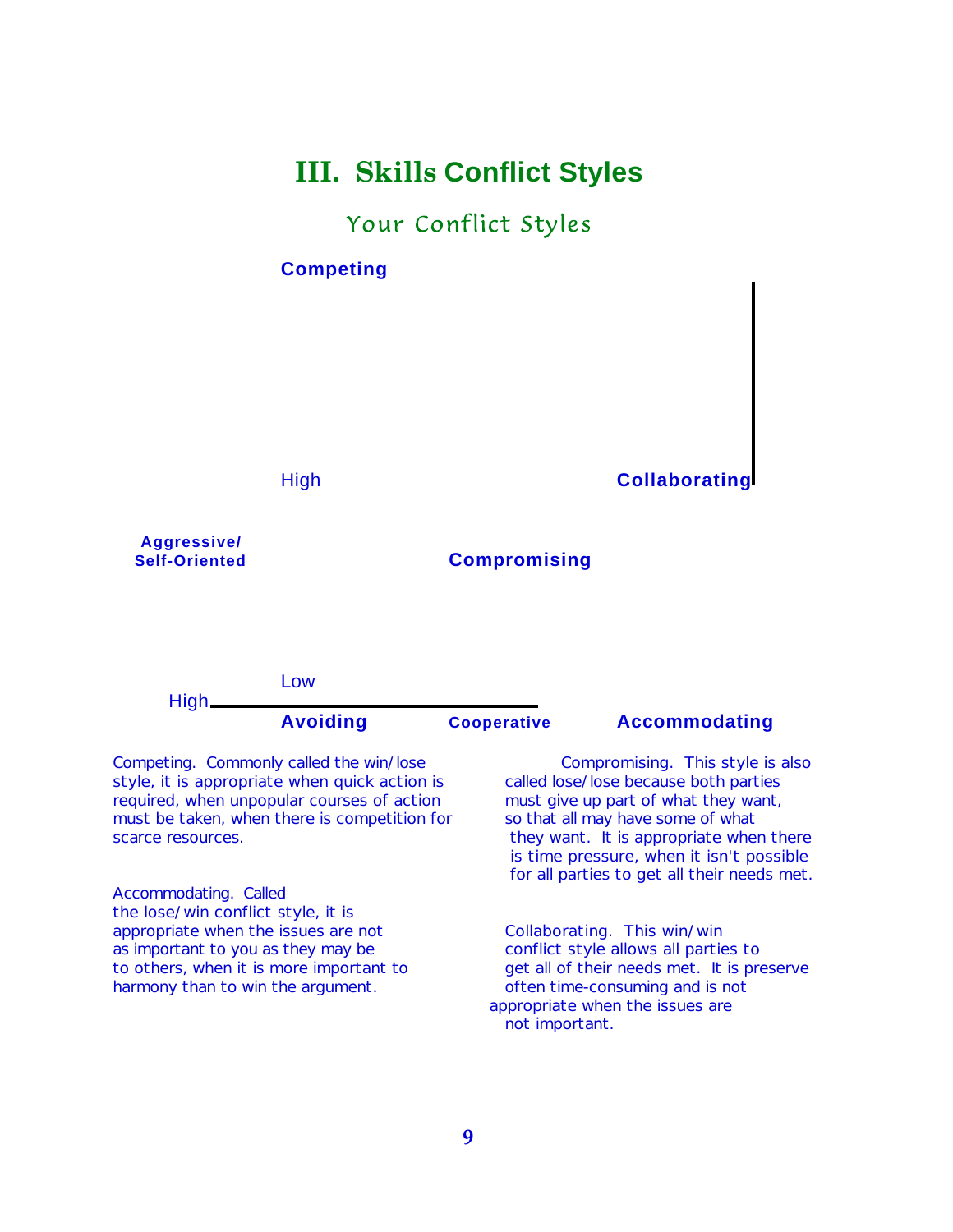### Mental Mindset

**Research continues to confirm what many people knew all along your attitude affects the outcome of many conflicts.**

**The Aiki method of conflict management is based on principles of the Japanese martial art Aikido. In the book** *The Magic of Conflict***, Tom Crum discusses the quality of "centeredness" and "ki" energy fields.**

**Centered means being balanced - physically or emotionally. Great atheletes, artists and professionals in all fields are mentally centered, often without trying or thinking about it. Being centered causes us to move beyond our personal feelings and struggles, and our need for outside approval becomes less important.**

**Being centered -**

**is a psychological state allows you to be more authentic, sensitive and open produces emotional and physical stability has a positive effect on relationships is strengthened through practice**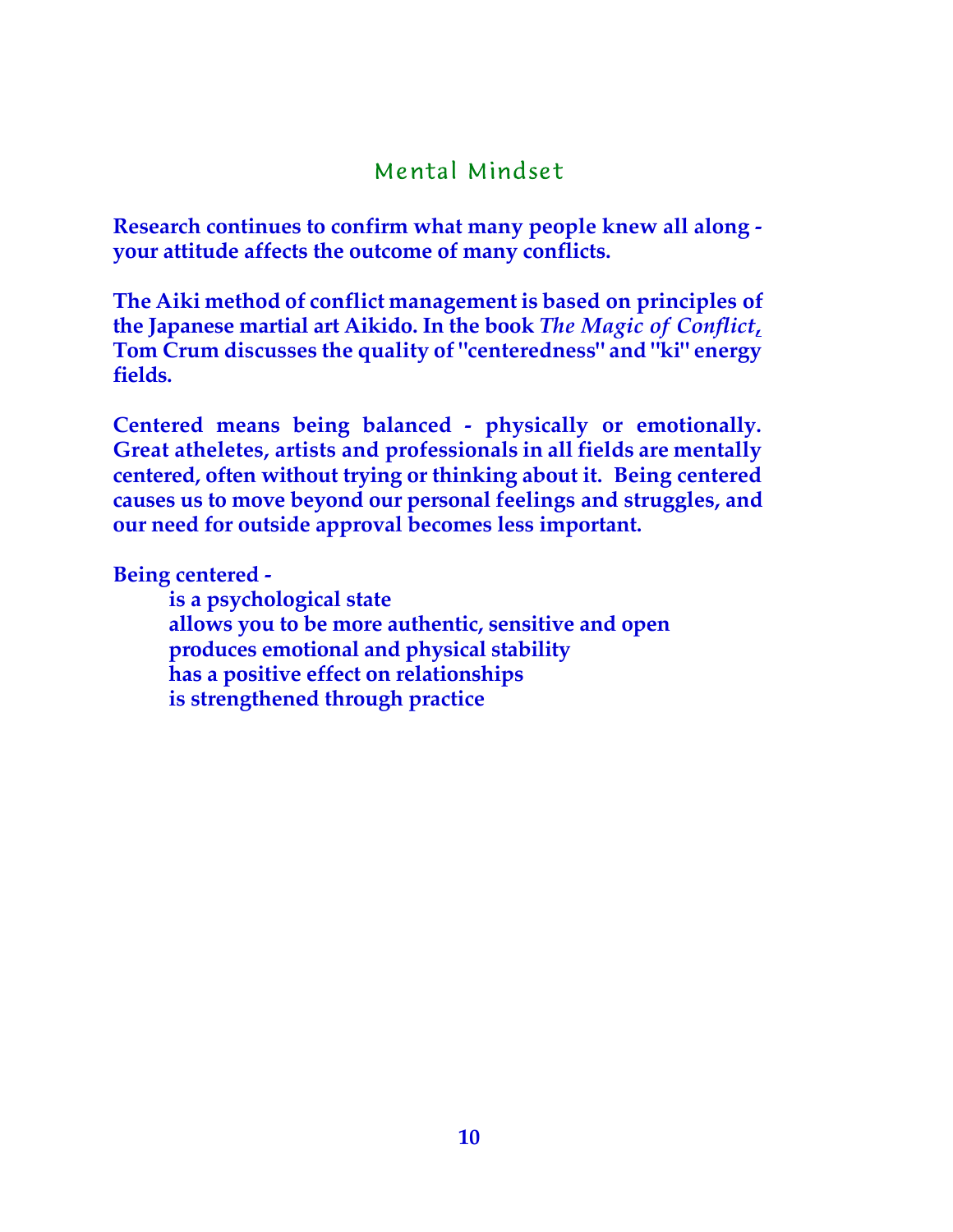**Ki is the Japanese term for the mental energy field which connects you to all things.**



**Typical Non-conflict Typical Conflict** 

**Under normal circumstances your ki is extended to others. During conflicts, however, most people "pull their ki". They connect less with other people. They communicate less and they listen less, at a time when they actually need to communicate more. This is an effort to "protect" themselves. The psychological part of this response is called "defense" or a defensive response.**

Techniques for Effective Conflict Management

**1. Choose the time and place carefully. Time pressure and the degree of fatigue may cause you or the other person to be more irritable, to be less receptive to the other, or to push for a resolution. When choosing a place, remember that a less formal**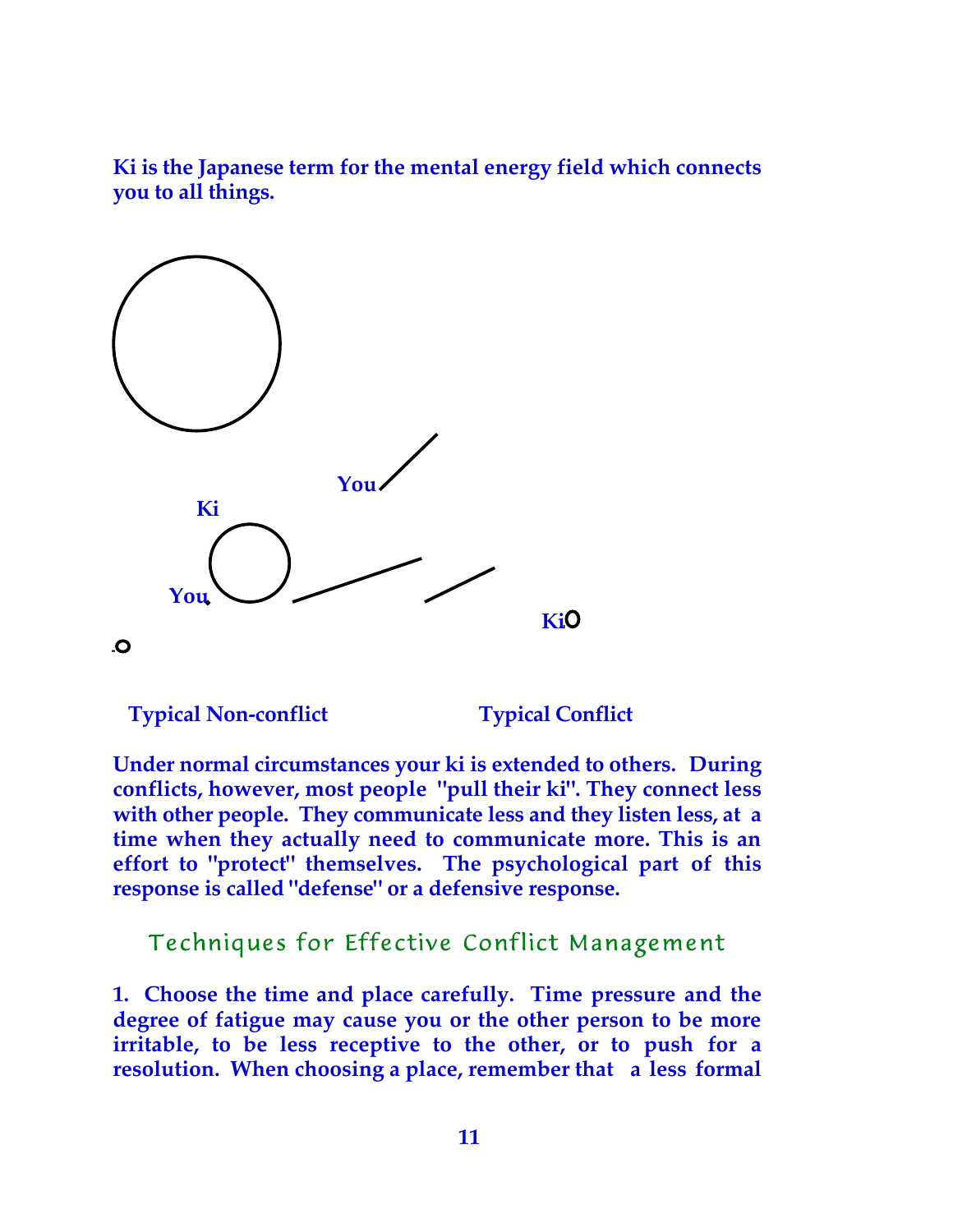**setting, such as a conference room or restaurant, usually helps people be more open.**

**2. Don't act until you have calmed down, if you are emotionally distraught or upset.**

**3. Pay attention to nonverbals. When you use open gestures such as "palms open, forearms out" you, and/or the other person, send a message of openness. and Defensive gestures such as hands on mouth and arms in front of the body send a message of defensiveness. "Power" gestures such as triangles made with any part of the body send a message of power and dominance, while downcast eyes and other gestures of submission send messages of giving in to the other person.**

**4. Agree on something. Identify the basic goals you share. Do you agree on facts but not method? Do you agree on values but not the goals?**

**5. Restate the issue, as you see it, and ask for feedback.**

**6. Use "I"language. State your case in terms of your own feelings and perceptions. Avoid "you" at the beginning of sentences.**

**7. Listen actively by paraphrasing what the other person says. If you encounter resistance state, in neutral language, you believe is happening. Then be quiet.**

**8. Examine your part in it. Be willing to consider how something you did may have contributed to the conflict.**

**9. Be specific. Avoid generalizations such as "you always do", or "I never get", and stick to the issue at hand.**

**10. Brainstorm possible solutions. List all possible options without evaluation. Once these are listed, then eliminate the unworkable ones. Choose the best solution from the remainder. You might be able to combine some of them.**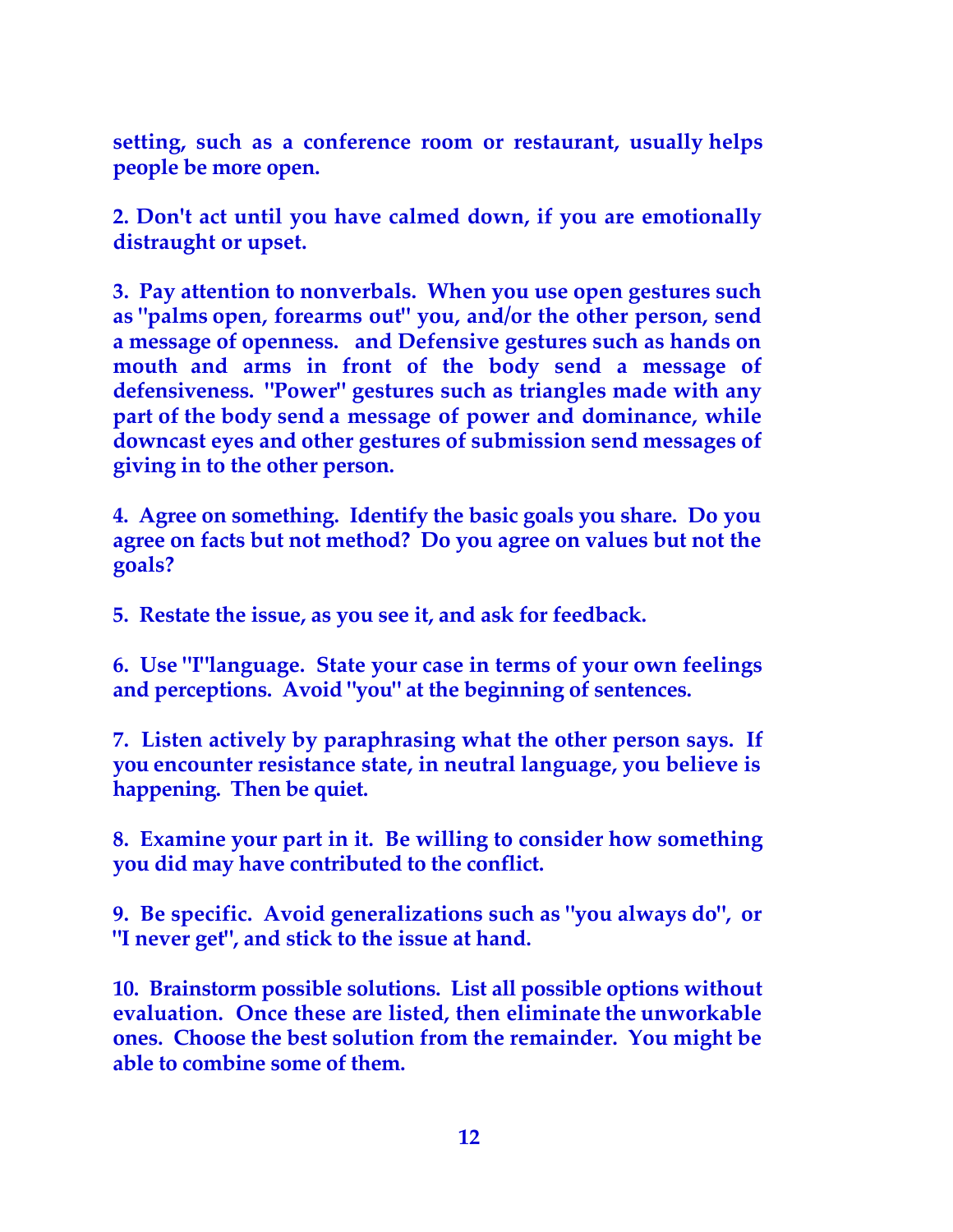**11. Clarify your agreement, in writing. Even if it is an informal, handwritten note, this step will eliminate after-the-fact misunderstandings over what has been agreed to.**

### A Centering Exercise

**Sit in a comfortable position in which your back can be held straight without straining.**

**Close your eyes and take some long, deep breaths through your nostrils. With each long, slow exhalation, imagine you see the tension flowing out of your body from head to toe. Do this for a few minutes until you feel relaxed and comfortable.**

**Let your breathing settle down naturally to its own pace.**

**Imagine that you have a beam of light extending from your center through the top of your head. Picture your center as being about the size of a basketball.**

**Let the light beam emanating from your center swing from side to side, taking your head and upper body with it as one unit. Let your swaying be easy and relaxed.**

**After swaying back and forth for ten to fifteen seconds to establish a natural rhythm, let the swing and your center become half as large as before. Continue swaying with the same rhythm, but decrease the swing proportionally to the size of your "new" center. Continue in this process, every few seconds decreasing the size of the swing and of your center by half.**

**Soon your body will cease to move physically and it may be difficult to picture the actual size of your center. Simply focus your attention on the vibration of your center diminishing in size to infinity. It is the vibratory quality of your swinging "pendulum of light" following a single, infintely decreasing point that becomes the focus of your attention. It allows for a comfortable ride inward to the source of your being.**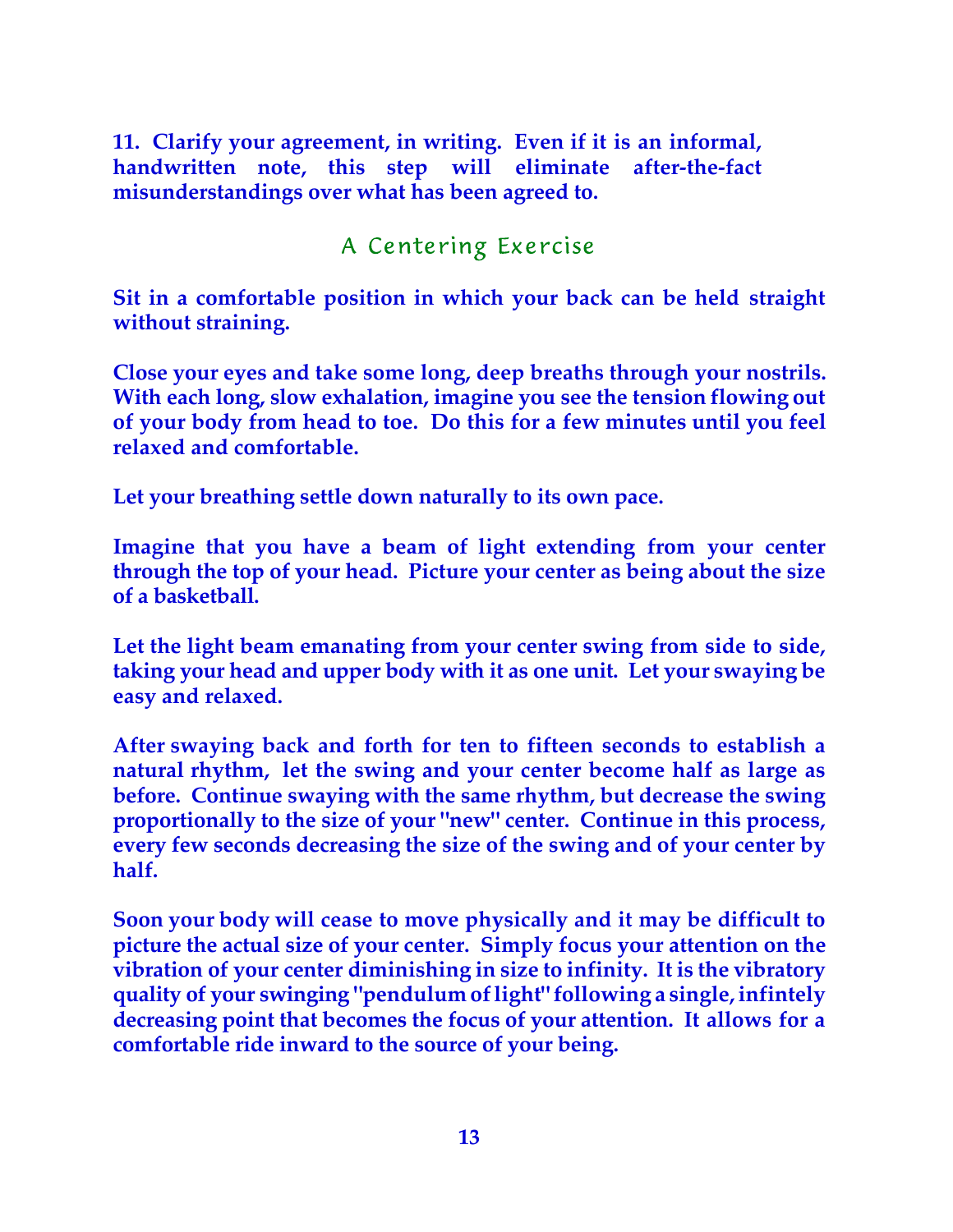**When extraneous thoughts come into the mind, do not fight or struggle against them. Instead, easily come back to that vibratory quality of the center becoming smaller by half....half....and half again, on to infinity. The virbatory quality may be perceived differently by each individual and may change within an individual periodically throughout the exercise. It may be perceived as a felling, a sound or an image. Allow it to take whatever form it chooses.**

**Continue this process for fifteen to twenty minutes. When ending the exercise, bring your awareness back to the breath and breathe deeply into each and every area of the body. Take a few moments to do this, as it allows you to come out of the process easily and bring your awareness back into your body and the immediate surroundings.**

Body Language

**Openness:**

**Closed:**

**Power/Dominance:**

**Submission:**

## Suggestions for more Effective Handling of Conflict in Team Situations

**1. Ventilate feelings before attempting to resolve the conflict.**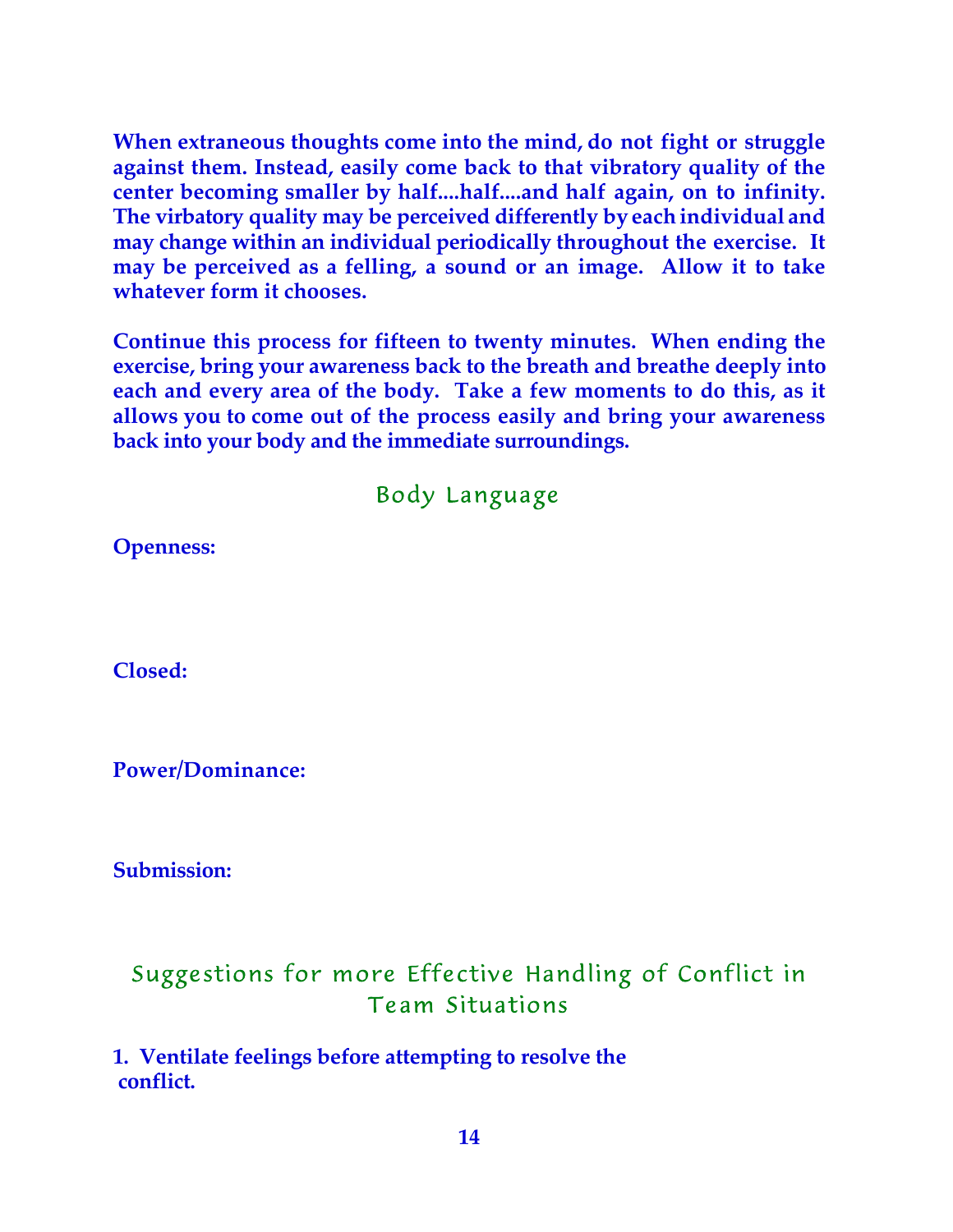**2. Each person should share what they want with the team.**

**3. Determine the "common ground" - something everyone agrees with, such as "we all want the find a better way to do this.....we just need to decide which way would be the best".**

**4. Consider what might influence this decision - policies, power, importance of the issue, information, time pressure, audience, importance of harmony.**

**5. Listen more than you talk, and ask questions.**

- **6. Monitor nonverbals.**
- **7. Brainstorm possible solutions.**
- **9. Choose the best solution from the alternatives.**

**10. Clarify the agreement, in writing if possible.**

### Brainstorming Technique

#### **Guidelines:**

**There is to be no critical judgment - verbal or non-verbal.**

**Wildness of ideas counts - any idea is acceptable, no matter how crazy.**

**Build on the ideas of others.**

**Quantity of ideas is the goal.**

**Use a warm-up exercise to get started.**

**Wait through "quiet times."**

**No more than 15 minutes without a break.**